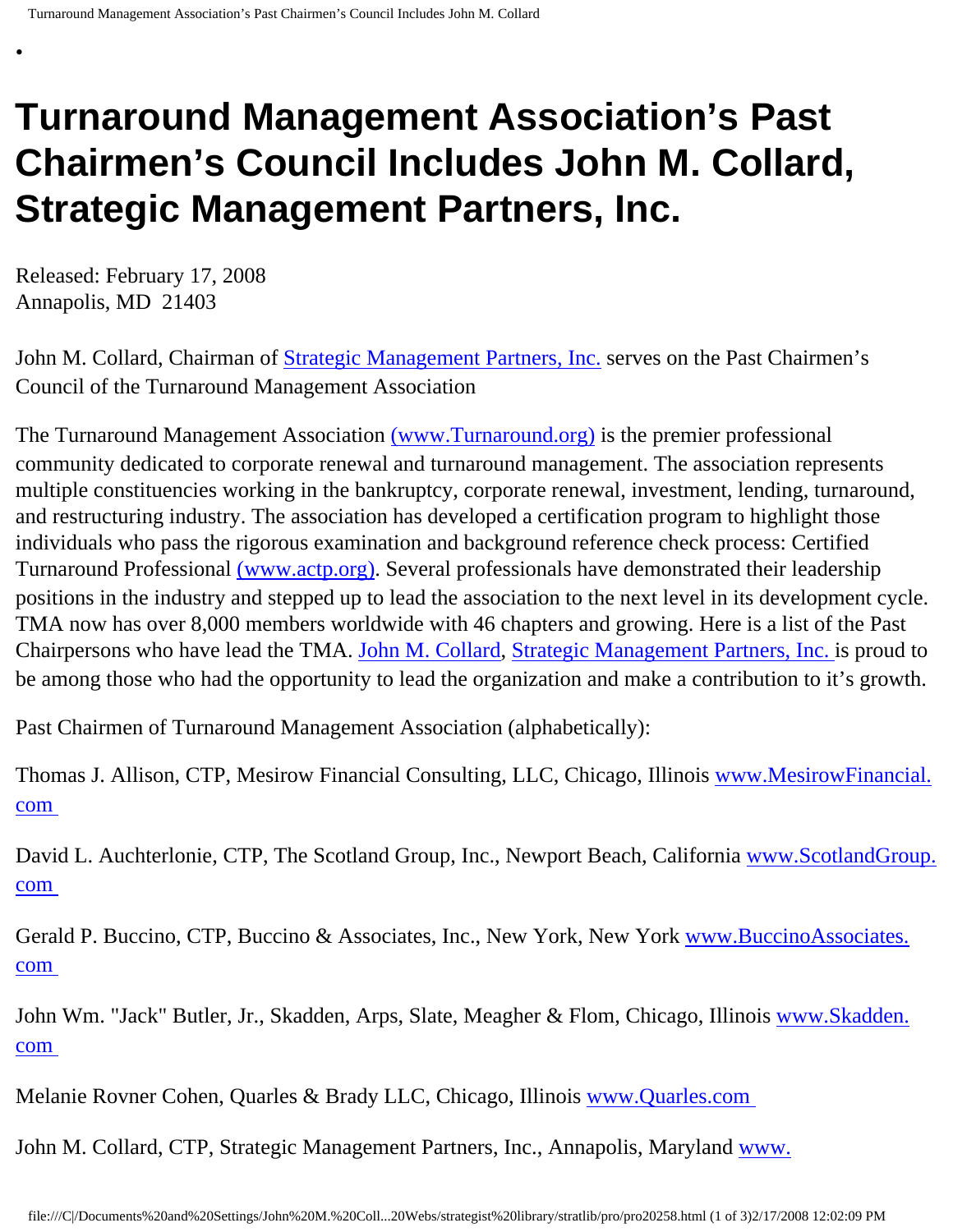[StrategicMgtPartners.com](http://www.strategicmgtpartners.com/)

Colin P. Cross, Crystal Capital Fund, Chicago, Illinois [www.CrystalCapital.com](http://www.crystalcapital.com/)

Peter Dusinberre

Randall S. Eisenberg, CTP, FTI Consulting, Inc., New York, New York [www.FTIconsulting.com](http://www.fticonsulting.com/) 

Holly Felder Etlin, CTP, Alix Partners LLP, New York, New York [www.AlixPartners.com](http://www.alixpartners.com/)

William J. Hass, CTP, TeamWork Technologies, Northbrook, Illinois [www.TeamworkTechnologies.](http://www.teamworktechnologies.com/) [com](http://www.teamworktechnologies.com/)

Thomas D. Hays III, CTP, NachmanHaysBrownstein Inc., Narberth, Pennsylvania [www.NHBteam.com](http://www.nhbteam.com/) 

F. Richard Matthews

Martin J. McKinley, Wells Fargo Business Credit, Inc., Minneapolis, Minnesota [www.WellsFargo.com](http://www.wellsfargo.com/)

Ward K. Mooney, Crystal Capital Fund, Boston, Massachusetts [www.CrystalCapital.com](http://www.crystalcapital.com/)

Gilbert C. Osnos, CTP, CRG Partners, LLC, Stamford, Connecticut [www.CRGpartners.com](http://www.crgpartners.com/)

John R. Rizzardi, Cairncross & Hempelmann, PS, Seatle, Washington [www.Cairncross.com](http://www.cairncross.com/)

Peter L. Tourtellot, CTPAndersen, Bauman, Tourtellot, Vos & Company, Greensboro, North Carolina [www.abtv.com](http://www.abtv.com/) 

End of Past Chairmen List

The Firm: [Strategic Management Partners, Inc.](http://www.strategicmgtpartners.com/)

[Strategic Management Partners, Inc.](http://www.strategicmanagementpartnersinc.com/) is a nationally recognized turnaround management, corporate renewal governance and equity capital investing firm. Helping clients support litigation, recover assets, restore value to troubled portfolio companies, prepare entities for 'cash out' at maximum value, interim executive leadership, and invest private equity in underperforming distressed troubled opportunities. Advisors to Presidents Bush(41 and 43), Clinton, and Yeltsin, World Bank, EBRD, Company Boards, and Equity Capital Investors on leadership, governance, turnaround management and equity investing. Turnarounds & Workouts Magazine has twice named SMP among the [Top Outstanding Turnaround](http://members.aol.com/Strategist/twtop12.html) [Management Firms](http://members.aol.com/Strategist/twtop12.html). SMP was named [2007 Maryland Small Business of the Year](http://members.aol.com/Stratlib3/mccsbyr.html) and received the Governor's Citation as a special tribute to honor their selection from Governor Martin J. O'Malley, The State of Maryland.